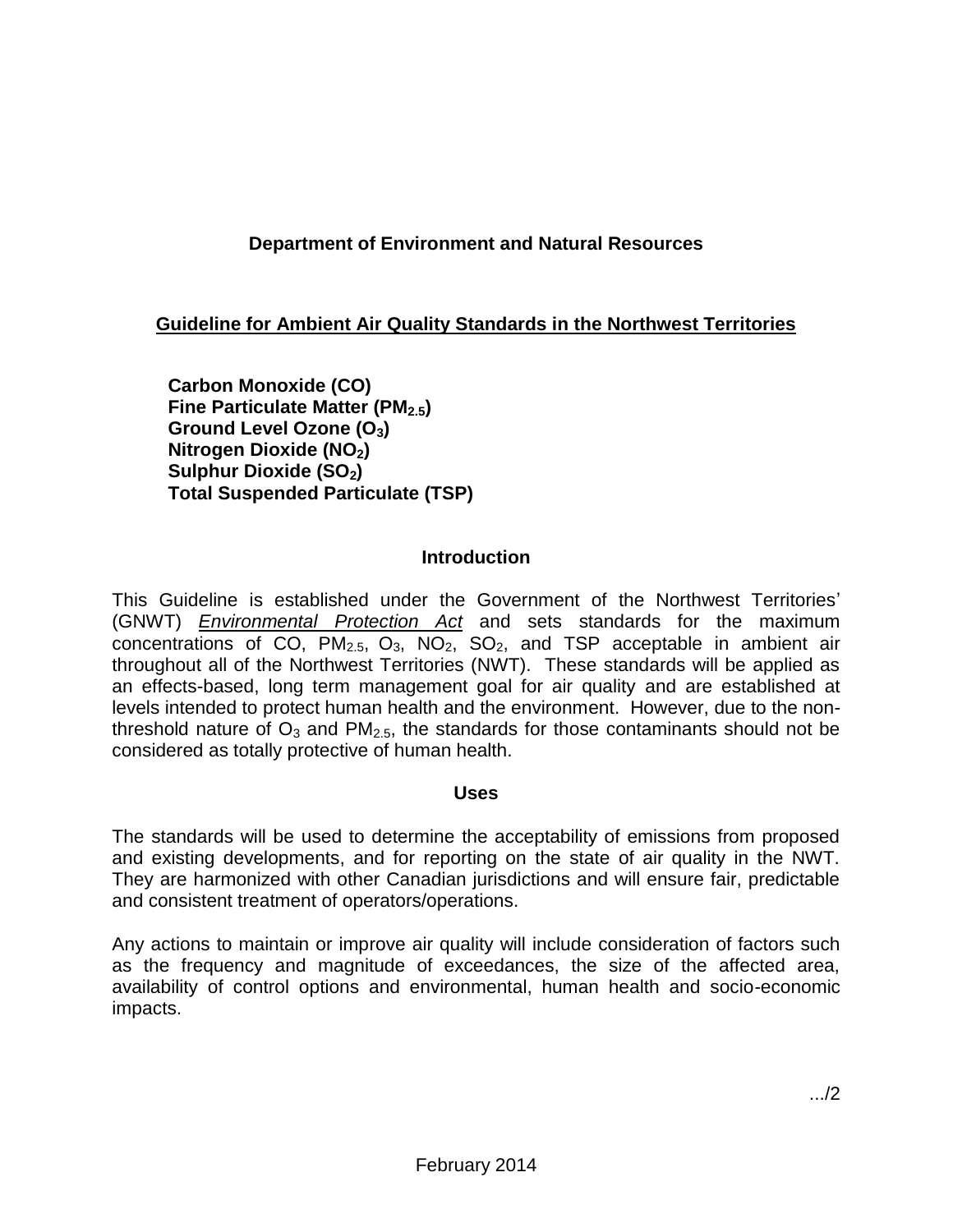#### **Derivation**

The standards for  $SO_2$ ,  $CO$ ,  $NO_2$  and TSP are adopted from the Canadian National Ambient Air Quality Objectives (NAAQO). The NAAQO's are developed through scientific assessment, derivation of reference levels, assessment of monitoring technologies, economic benefits and public/stakeholder consultations.

The standards for  $O_3$  and  $PM_{2.5}$  are adopted from the Canadian Ambient Air Quality Standards (CAAQS), which are a component of the national Air Quality Management System (AQMS). The CAAQS currently identify  $O_3$  and  $PM_{2.5}$  as priority substances and represent a balance between a desire to achieve the best scientific health and environmental protection possible in the near term, and the feasibility and costs of reducing the smog-producing emissions.

#### **Definitions**

### Ambient Air The air surrounding the earth, but does not include the air within a structure or within any underground space.

- Carbon Monoxide (CO) CO is a colourless, odourless, and tasteless gas, highly toxic to humans and animals as it inhibits the blood's capacity to carry oxygen. It is formed during incomplete combustion of hydrocarbon based fuels, and is emitted directly from vehicle tailpipes, generators, lawn mowers, etc. Other lesser but significant sources are the wood industry, residential wood heating, and forest fires.
- Chief Environmental The Chief Environmental Protection Officer under Protection Officer Subsection 3(1) of the GNWT *Environmental Protection Act*.
- Fine Particulate Matter ( $PM_{2.5}$ ) Airborne microscopic solid or liquid particles with a diameter of 2.5 micrometers (1 millionth of a metre) or less; can be directly emitted or formed due to reaction of *precursor pollutants*; a component of photochemical smog and associated with a range of human health concerns, especially cardio-respiratory impacts, and visibility degradation

.../3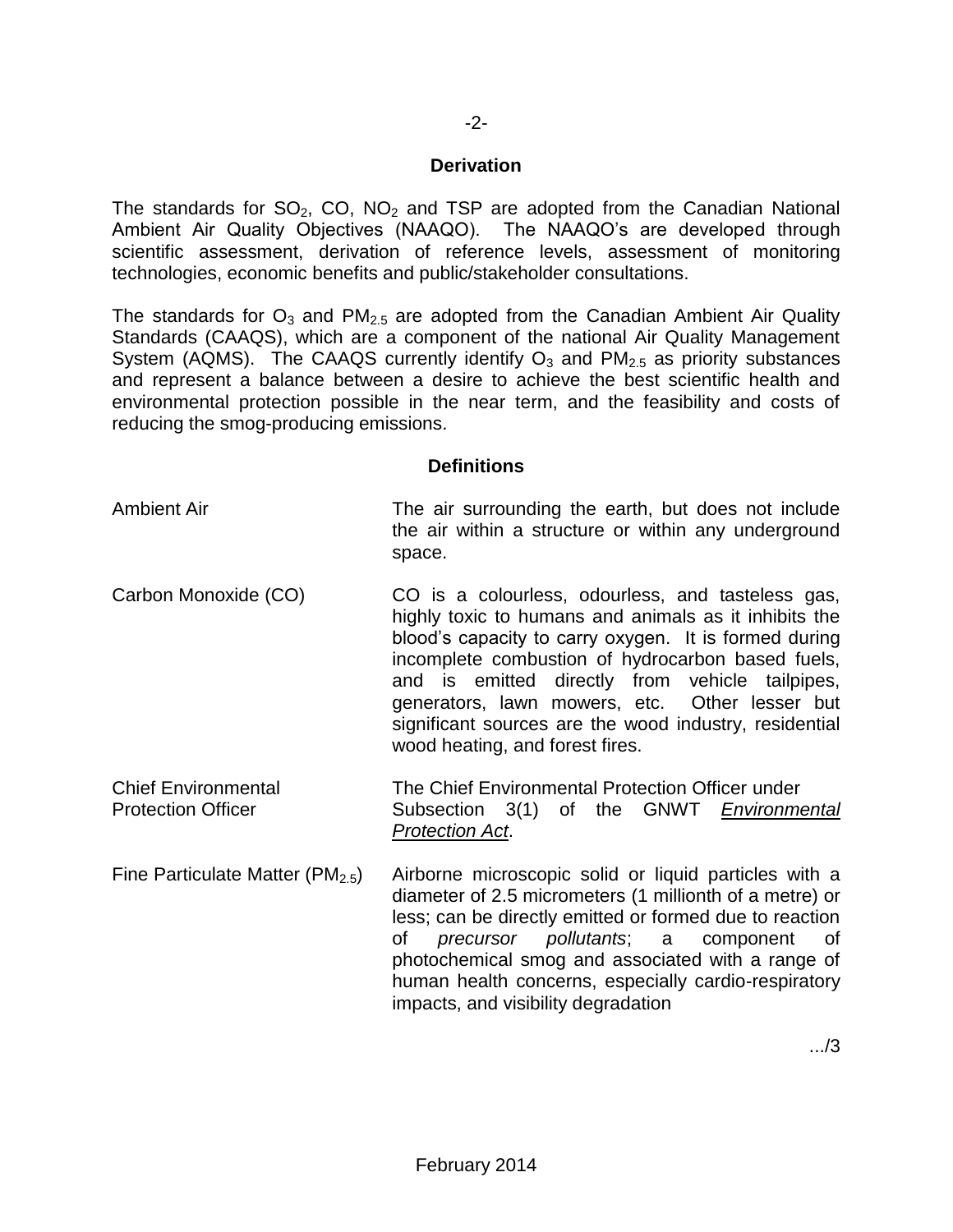- Ground Level Ozone  $(O_3)$  A highly reactive gas; termed a secondary pollutant since it is not directly emitted but formed due to the chemical reaction of *precursor pollutants* in the presence of heat an sunlight; a component of photochemical smog and associated with human health concerns, environmental impacts and property damage. It should not be confused with the desirable ozone in the upper reaches of the atmosphere.
- Nitrogen Dioxide  $(NO<sub>2</sub>)$  One of a group of highly reactive gasses known as "oxides of nitrogen",  $NO<sub>2</sub>$  forms quickly from emissions from internal combustion engines (cars, trucks, buses, power plants, etc). In addition to contributing to the formation of ground-level ozone and fine particulate matter,  $NO<sub>2</sub>$  is linked to a number of adverse effects on the respiratory system.  $NO<sub>2</sub>$  is also a primary contributor to acid rain formation which is damaging to aquatic and terrestrial ecosystems.
- Precursor Pollutants **Directly emitted compounds that chemically react or** combine to form other pollutants in the atmosphere.
- Sulphur Dioxide  $(SO_2)$  A colourless gas primarily emitted due to the combustion of fossil fuels and associated with human health and environmental impacts.
- Total Suspended Airborne solid and liquid particles with a wide variety Particulate (TSP) of size ranges, commonly referred to as "dust"; the larger sized particulate is generally associated with aesthetic and environmental impacts but the smaller sizes (e.g.  $PM_{2.5}$ ) contained within TSP are a human health concern.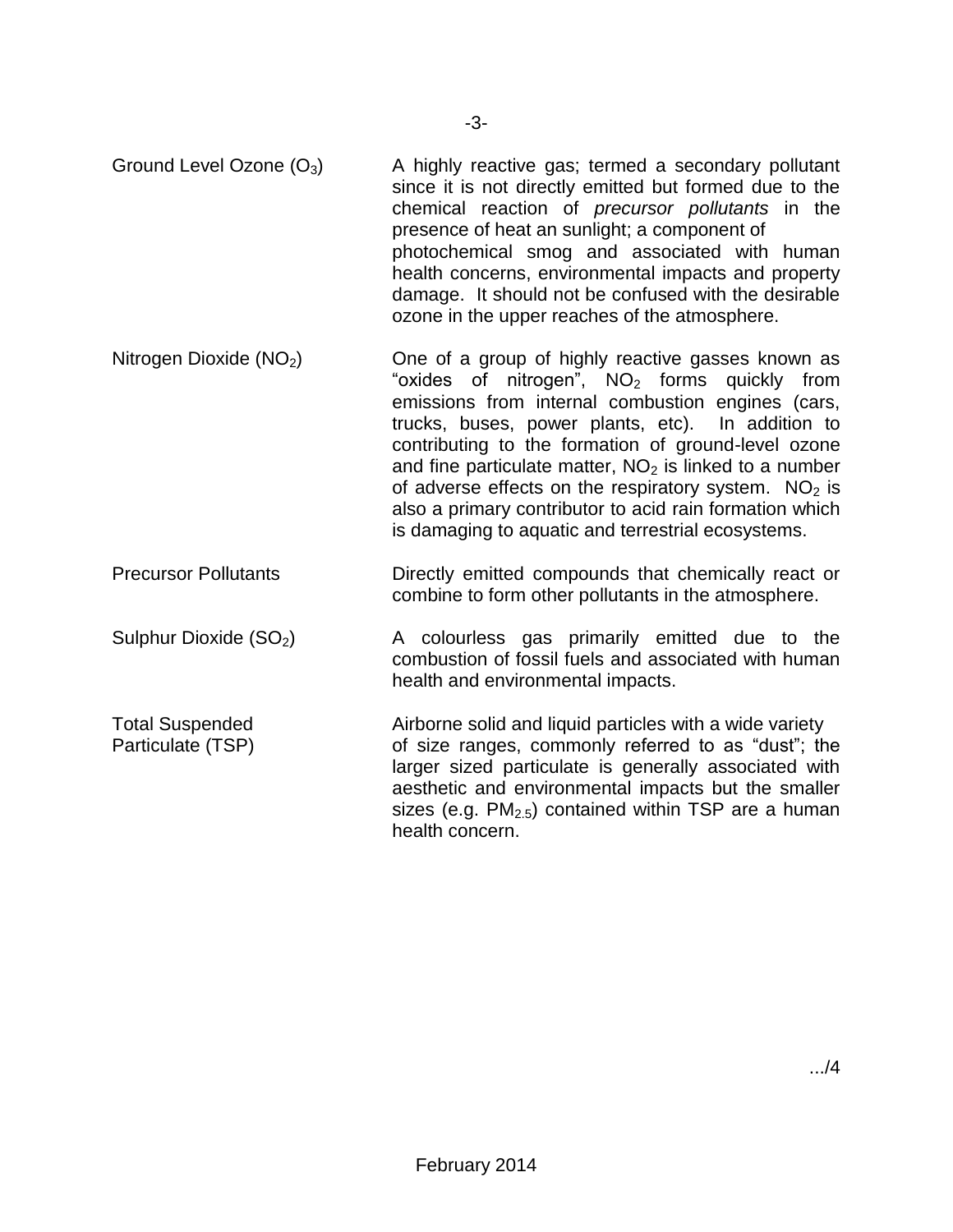| <b>Parameter</b>                         | <b>Standard</b><br>$\left(\frac{\text{ug}}{\text{m}^3}\right)^*$ | <b>Standard</b><br>$\mathsf{(ppb_v)}^{\check{}}$ |
|------------------------------------------|------------------------------------------------------------------|--------------------------------------------------|
| Carbon Monoxide (CO)                     |                                                                  |                                                  |
| 1 hr average                             | 15,000                                                           | 13,000                                           |
| 8 hr average                             | 6,000                                                            | 5,000                                            |
| Fine Particulate Matter ( $PM2.5$ )      |                                                                  |                                                  |
| 24 hr average                            | 28                                                               |                                                  |
| Annual arithmetic mean                   | 10                                                               |                                                  |
| Ground Level Ozone (O <sub>3</sub> )     |                                                                  |                                                  |
| 8 hr average                             | 126                                                              | 63                                               |
| Nitrogen Dioxide (NO <sub>2</sub> )      |                                                                  |                                                  |
| 1 hr average                             | 400                                                              | 213                                              |
| 24 hr average                            | 200                                                              | 106                                              |
| Annual arithmetic mean                   | 60                                                               | 32                                               |
| Sulphur Dioxide (SO <sub>2</sub> )       |                                                                  |                                                  |
| 1 hr average                             | 450                                                              | 172                                              |
| 24 hr average                            | 150                                                              | 57                                               |
| Annual arithmetic mean                   | 30                                                               | 11                                               |
| <b>Total Suspended Particulate (TSP)</b> |                                                                  |                                                  |
| 24 hr average                            | 120                                                              |                                                  |
| Annual arithmetic mean                   | 60                                                               |                                                  |

# **NWT Ambient Air Quality Standards**

micrograms per cubic metre

parts per billion by volume

All ambient air quality measurements will be referenced to standard conditions of 25°C and 101.3 kPa.

This list is not exhaustive, and specifically does not support uncontrolled levels of other air contaminants. Standards from other jurisdictions for industry-specific air quality parameters that are not included in this document may be accepted with according rationalization.

Detailed information on calculation of the averaging periods for  $O_3$  and  $PM_{2.5}$  can be found in the PN 1485 Guidance Document on Achievement Determination Canadian Ambient Air Quality Standards for Fine Particulate Matter and Ozone, 2012 [\(http://www.ccme.ca/ourwork/air.html?category\\_id=146#490\)](http://www.ccme.ca/ourwork/air.html?category_id=146#490) available on the CCME website.